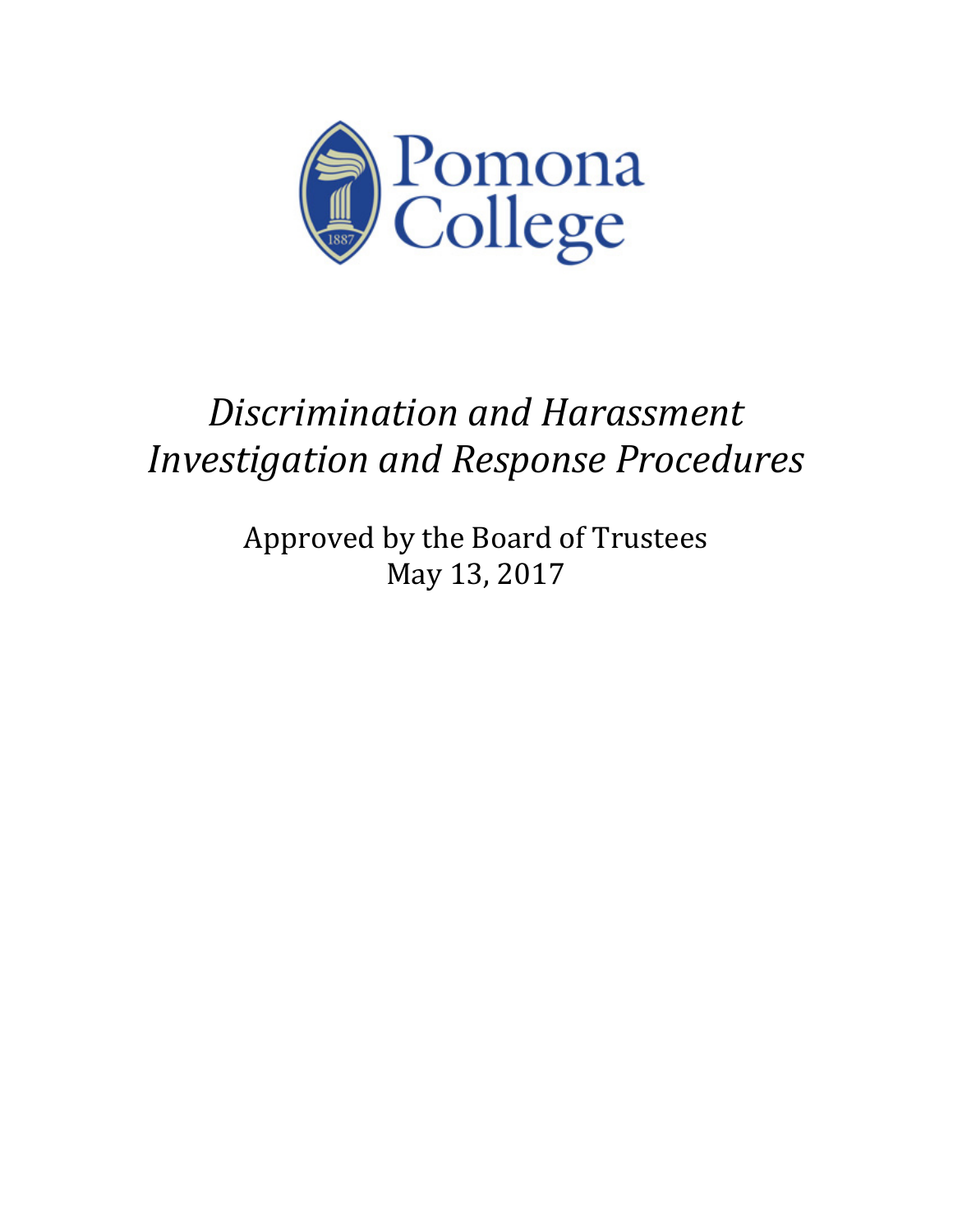## **Discrimination and Harassment Investigation and Response Procedures**

## **I. INTRODUCTION**

 Pomona College is committed to maintaining an environment of mutual respect among its law, undermine that foundation of respect and violate the sense of community vital to the students, faculty, staff and other members of the Pomona College and the Claremont Colleges community. All forms of discrimination and harassment, whether on the basis of sex, gender identity and expression, pregnancy, religion, creed, color, race, national or ethnic origin, ancestry, sexual orientation, medical condition, physical or mental disability, age, marital status, veteran status, family care leave status, genetic characteristics and information, or any other basis described in the College's Non-Discrimination Policy or otherwise prohibited by state or federal College's educational mission.

 employed, studying, or with an official capacity at Pomona College (such as Trustees, guest the College. Nothing in this Policy alters an employee's at will employment status. These Discrimination and Harassment Investigation and Response Procedures ("Procedures") reinforce the College's Non-Discrimination Policy's strict prohibition of discrimination against, or the harassment of, any individual at the College or at College activities occurring away from campus, including but not limited to all individuals regularly or temporarily lecturers, volunteers, and contractors). Persons violating the Non-Discrimination Policy will be subject to disciplinary action up to and including discharge from employment, or expulsion from

 of the College's other policies. **Sexual misconduct offenses, which are a form of sexual Harassment and Discrimination Policy and Procedures ("Sexual Misconduct Policy").**  gender. When a complaint contains both sexual misconduct or gender discrimination claims as Sexual Misconduct Policy. Certain types of discrimination and harassment complaints will be addressed under some **harassment, are exclusively processed pursuant to the College's Sexual Misconduct,**  Gender discrimination involves treating someone unfavorably on the basis of that person's well as other claims of harassment and discrimination (e.g., race, religion, national origin), all related complaints will be investigated and adjudicated (if appropriate) under the College's

 compliance with the Non-Discrimination Policy. Individuals who believe they are being It is the responsibility of all faculty, staff and students at the College to ensure harassed or discriminated against, have observed harassment of, or discrimination against, another person at the College, or believe such conduct has occurred, should immediately report the incident following these Procedures.

Because harassment and discrimination can also constitute violations of federal and state law (Title VII of the Civil Rights Act of 1964, Title IX of the Education Amendments of 1972, and/or Section 12940 of the State of California Government Code), individuals who feel that they have been subjected to harassment or discrimination may, in addition to notifying the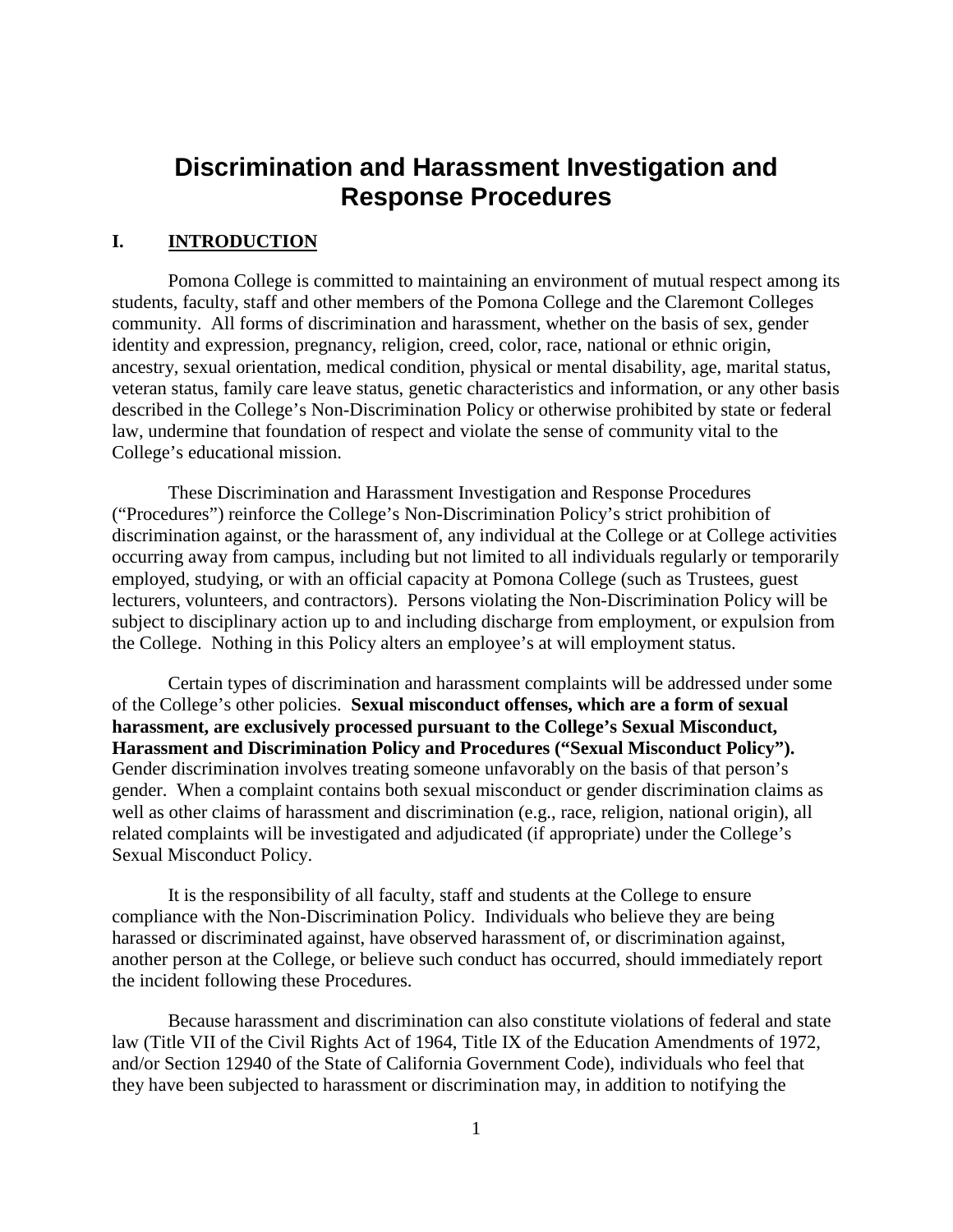state or federal agencies, as detailed below. College by using the complaint reporting procedures below, file a complaint with the appropriate

Consistent with California Education Code Section 94367, the definition of harassment contained in this policy and its application to student speech shall be subject to the limitations of the First Amendment to the United States Constitution and Article 1, Section 2 of the California Constitution.

As an educational institution, Pomona College is committed to the principle of free expression and the exploration of ideas in an atmosphere of civility and mutual respect. Thus, in keeping with the principles of academic freedom, there can be no forbidden ideas.

Pomona College also recognizes that the educational process can often be disturbing and unsettling, particularly when one's current ideas or values are being challenged. This means that the learning, working, and living environments might not always be comfortable for all members of the College community. The College does not proscribe speech simply because it is offensive, even gravely so. In determining whether an act constitutes discrimination or harassment, the context must be carefully reviewed and full consideration must be given to protection of individual rights, freedom of speech, and academic freedom.

## **II. SCOPE OF PROCEDURES**

 These Procedures apply to all Pomona College faculty, staff, students, and third parties, such as campus visitors and vendors who may have contact with members of the College community either on the College's campus or at other College events and programs. Students investigation and/or disciplinary process, the College will maintain its authority to take action to ensure the rights of the parties. In addition, as to Respondents who at any time were previously occurs outside of an academic term or when the student is not otherwise enrolled at the College. conduct by a student Respondent (while a student) even if the student subsequently graduates, withdraws, takes leave, or is otherwise absent from the College, and even if the College does not absent from the College. employed by the College will considered students for purposes of these Procedures. If the subject of the complaint (hereafter referred to as "Respondent") is an employee or student from one of the other Claremont Colleges or the Claremont University Consortium ("CUC"), the College will investigate the matter and take steps to stop the conduct and remedy its affects to the extent reasonably possible; however, procedures related to any disciplinary action against the Respondent will be those of the Respondent's home institution. Throughout the complaint, enrolled at the College, the College's jurisdiction and disciplinary procedures extend to harassment and discrimination which occurs on Claremont Colleges premises, at an activity sponsored by any of the Claremont Colleges, and conduct which occurs off campus, even if it Moreover, the College retains the authority to administer this Policy with respect to any such learn of such conduct until after the student graduates, withdraws, takes leave, or is otherwise

 from pursuing legal action now or in the future. If the conduct in question is alleged to be a These Procedures are administrative in nature and are separate and distinct from the criminal and civil legal systems. A complainant who uses these Procedures is not precluded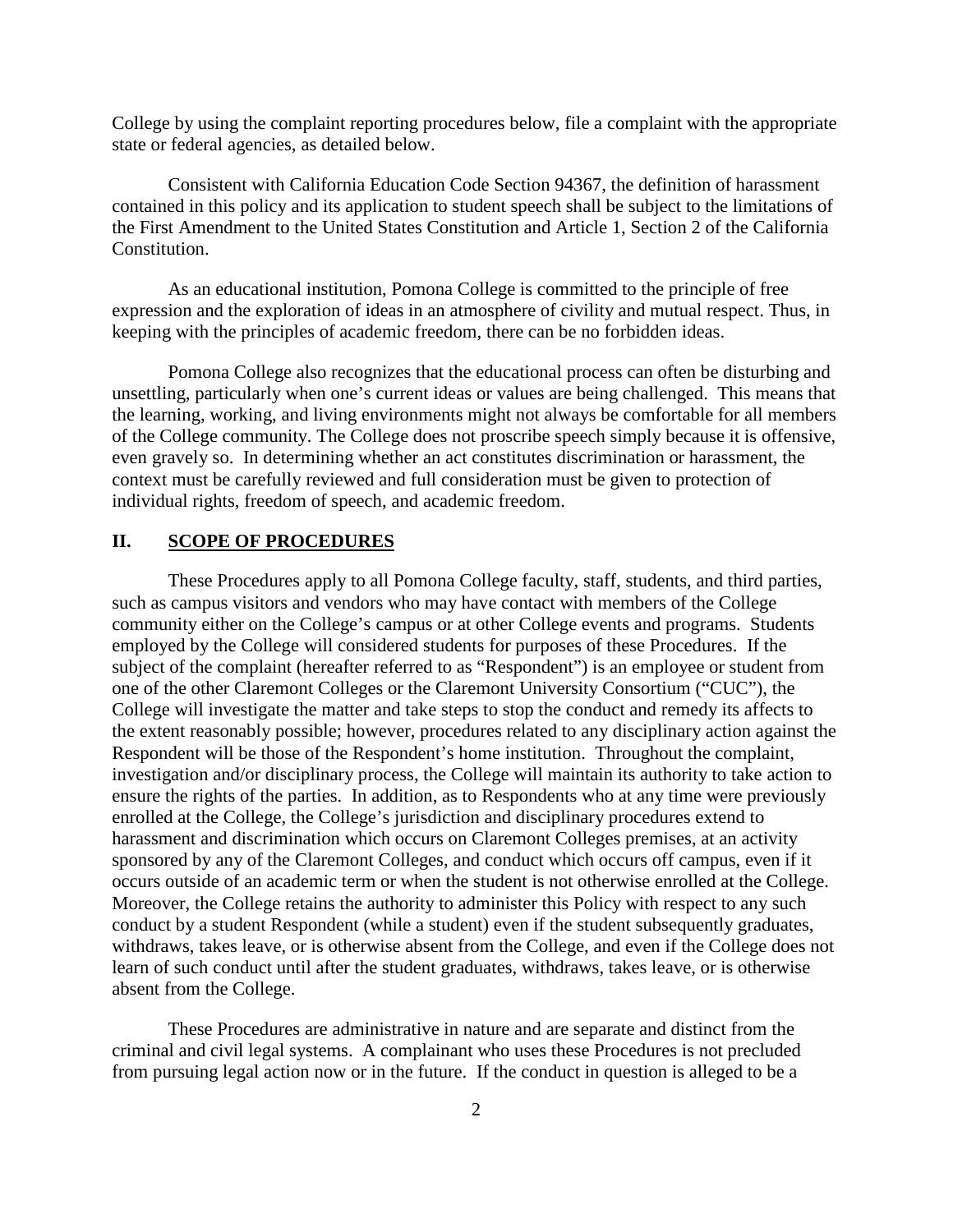process, regardless of action or inaction by outside authorities. Decisions made or sanctions civil charges arising from the same conduct are dismissed, reduced, or rejected in favor of or violation of both College policy and public law, the College will proceed with its normal imposed through these or other College procedures are not subject to change because criminal or against the Respondent, unless otherwise compelled by a court of competent jurisdiction.

 In the event of a conflict with any other Claremont Colleges policy, these Procedures will prevail. Changes to these Procedures may be made with the approval of the Board of Trustees and/or the President.

## **III. PROHIBITED CONDUCT UNDER NON-DISCRIMINATION POLICY**

 These Procedures specifically apply to **Discrimination**, **Harassment** or **Retaliation**  prohibited on any basis described in the College's Non-Discrimination Policy or otherwise prohibited by state or federal law.

 group that is generally associated with people sharing any of these characteristics. Discrimination involves treating someone unfavorably on the basis of any of the characteristics enumerated in the College's Non-Discrimination Policy. Discrimination also can involve treating someone less favorably because of his or her connection with an organization or

 and interferes with work effectiveness. Forms of harassment under the Non-Discrimination Policy include, but are not limited to the following: Harassment refers to unwelcome behavior that is offensive, fails to respect the rights of others

a. Verbal: Innuendos, epithets, derogatory slurs, off-color jokes, threats, suggestive or insulting sounds.

 b. Visual/Non-Verbal: Derogatory posters, cartoons or drawings; offensive emails, objects or pictures; graphic commentaries; obscene gestures.

c. Physical: Unwanted physical contact including touching; interference with an individual's normal work or movement; assault.

## **COMPLAINTS IV. PROCEDURES FOR INITIATING HARASSMENT AND DISCRIMINATION**

 scope of the Sexual Misconduct Policy) when they involve Pomona College students, faculty, These Procedures govern the reporting, initial review, investigation, and resolution of complaints of alleged violations of the Non-Discrimination Policy (not otherwise within the staff, and/or third-party Respondents.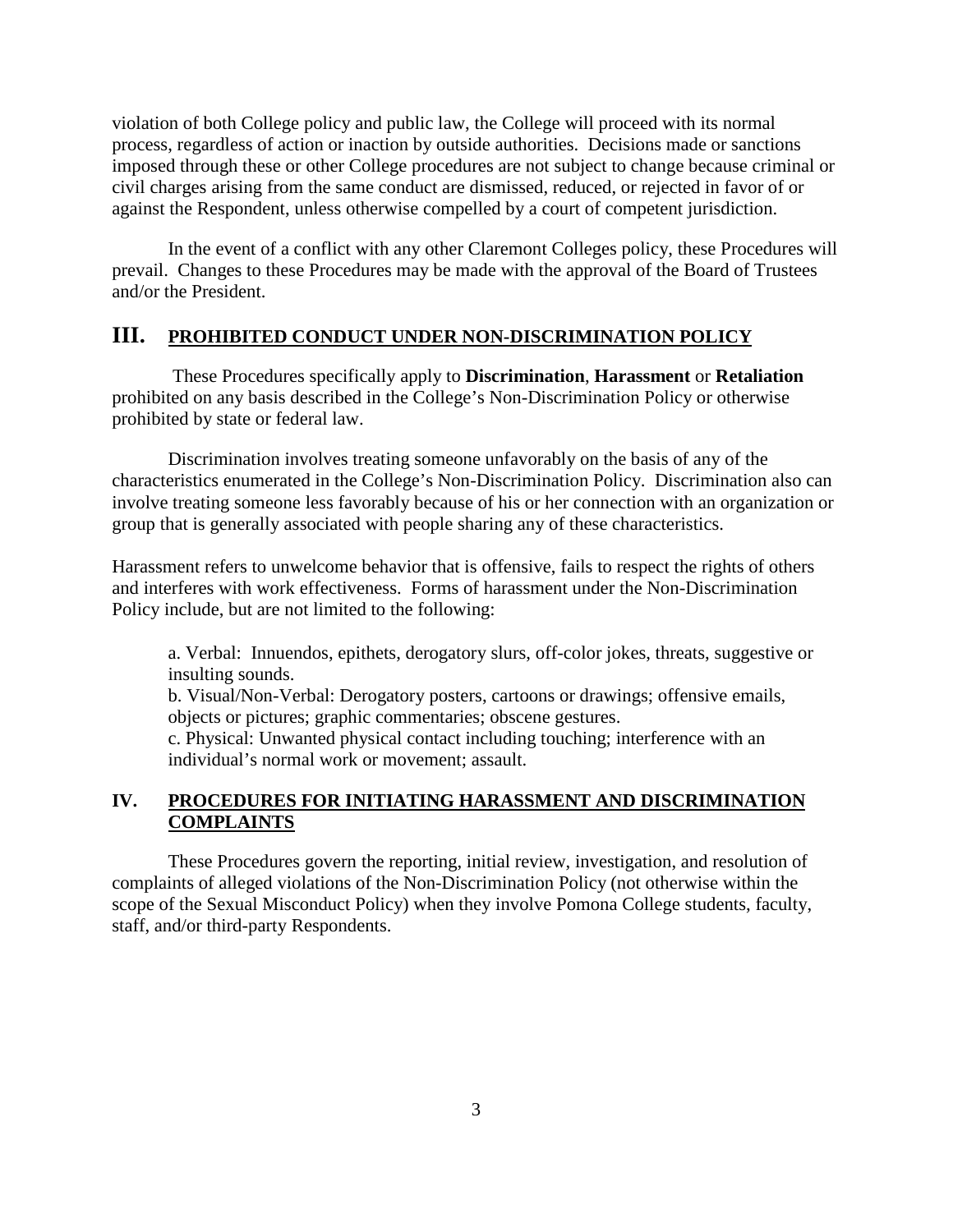#### **A. Reporting Alleged Harassment and/or Discrimination**

 have witnessed such conduct, are encouraged to report such conduct immediately to the Individuals who believe they have been subjected to harassment and/or discrimination, or following College representatives:

> Harassment and Discrimination Grievance Coordinator ("Grievance Coordinator") **Brenda Rushforth, Assistant Vice President/CHRO 909-607-1686; Email: brenda.rushforth@pomona.edu Office: Pendleton Building**  Grievance Intake Officers ("Intake Officers"): **Lisa Beckett, Professor of Physical Education and Associate Director of Athletics 909-621-8428; Email: lisa.beckett@pomona.edu Office: Rains Center 225 Fernando Lozano, Associate Professor of Economics and Associate Dean of the College 909-621-8518; Email: fernando.lozano@pomona.edu Office: Carnegie Building 215 Ellie Ash-Bala, Associate Dean, Student Affairs; Director, Smith**

**Campus Center 909-621-8611; Email: ellie.ash-bala@pomona.edu Office: Smith Campus Center Suite 244** 

## **B. Evaluation of Complaint for Possible Violation of the Sexual Misconduct Policy**

 In appropriate circumstances, Intake Officers will confer with the Title IX Coordinator who will determine if the complaint brought under these Procedures implicates elements of the College's Sexual Misconduct Policy. If the Title IX Coordinator determines that the complaint involves the Sexual Misconduct Policy, then all aspects of the complaint (including other claims of harassment and/or discrimination outside the scope of the Sexual Misconduct Policy) will be investigated and adjudicated (as appropriate) under the College's Sexual Misconduct Policy.

#### **C. Expectations of Privacy**

 involved in an investigation for a complaint as well as the privacy of the details of an The College will make all reasonable efforts to maintain the privacy of the parties investigation and, except where permitted by law, the sanctions imposed. This may include redacting private, sensitive information unrelated to the facts and circumstances of the case pursuant to the federal Family Educational Rights and Privacy Act (FERPA) (20 U.S.C. § 1232g; 34 CFR Part 99) and other privacy protections, as well as the College's instant Procedures. In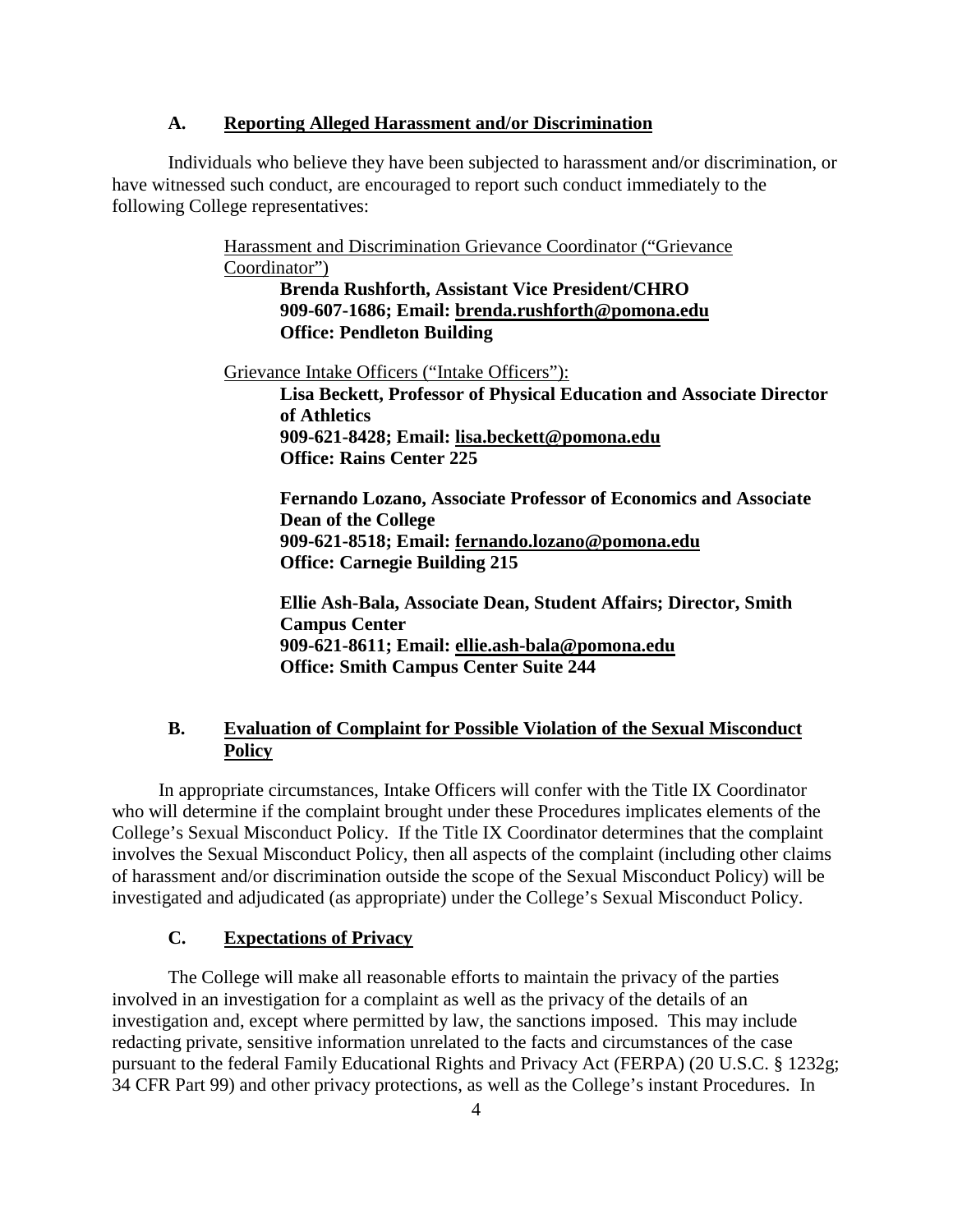investigations will be considered private matters that will not be discussed outside the process; cases involving students, all documents provided as part of an investigation may not be disclosed to any other party under FERPA as such documents constitute education records which may not be disclosed outside of the proceedings, except as may be required or authorized by law. All this includes any witnesses.

 their family/partner. Those persons are also expected to maintain the same level of privacy as Complainants and Respondents*.* Complainants and Respondents are not prohibited from sharing details of complaints with

#### **D.** Retaliation Policy

 their participation. Retaliation is strictly prohibited by law and by various College policies; any person who is found to have engaged in retaliation shall be subject to disciplinary action. Retaliation is defined as the taking of an adverse action by any student, faculty or staff member against another individual as a result of that individual's exercise of a right under these Procedures, including participation in the reporting, investigation or disciplinary process. Retaliation includes adverse actions intended to improperly deter involvement of another in these Procedures, and may involve actions intended either to intimidate or to penalize individuals for Persons who believe that they have been retaliated against for making a complaint/report or for cooperating in an investigation or disciplinary process should immediately contact the Grievance Coordinator.

 A complaint filed in good faith under these Procedures shall not constitute retaliation. A may be pursued using the steps followed for harassment and discrimination-related complaints as complaint. However, it is a violation of these Procedures to file a knowingly false complaint of alleged discrimination and/or harassment. complaint by an individual against another based on the filing of a knowingly false complaint outlined in these Procedures and may be filed only after there is completion of the underlying

#### **E. The Grievance Coordinator's Intake and Initial Review of a Complaint**

1. The Grievance Coordinator and Grievance Coordinator's Team

 to provide equitable and prompt resolution of complaints and (ii) to uphold the College's Non- Discrimination Policy. At any time, the Grievance Coordinator may appoint a designee to fulfill The Grievance Coordinator's primary jobs are to administer these Procedures in order: (i) some or all of its duties as set forth in these Procedures.

 Although a report may come in through many sources, the College is committed to ensuring that all reports of harassment and/or discrimination are referred to the Grievance Coordinator, ensuring consistent application of these Procedures.

 The Grievance Coordinator may enlist the Grievance Coordinator's Team to assist in the review, investigation, and/or resolution of the complaint. Members of this team include the Grievance Coordinator, its designee and intake officers. At any point during the process, from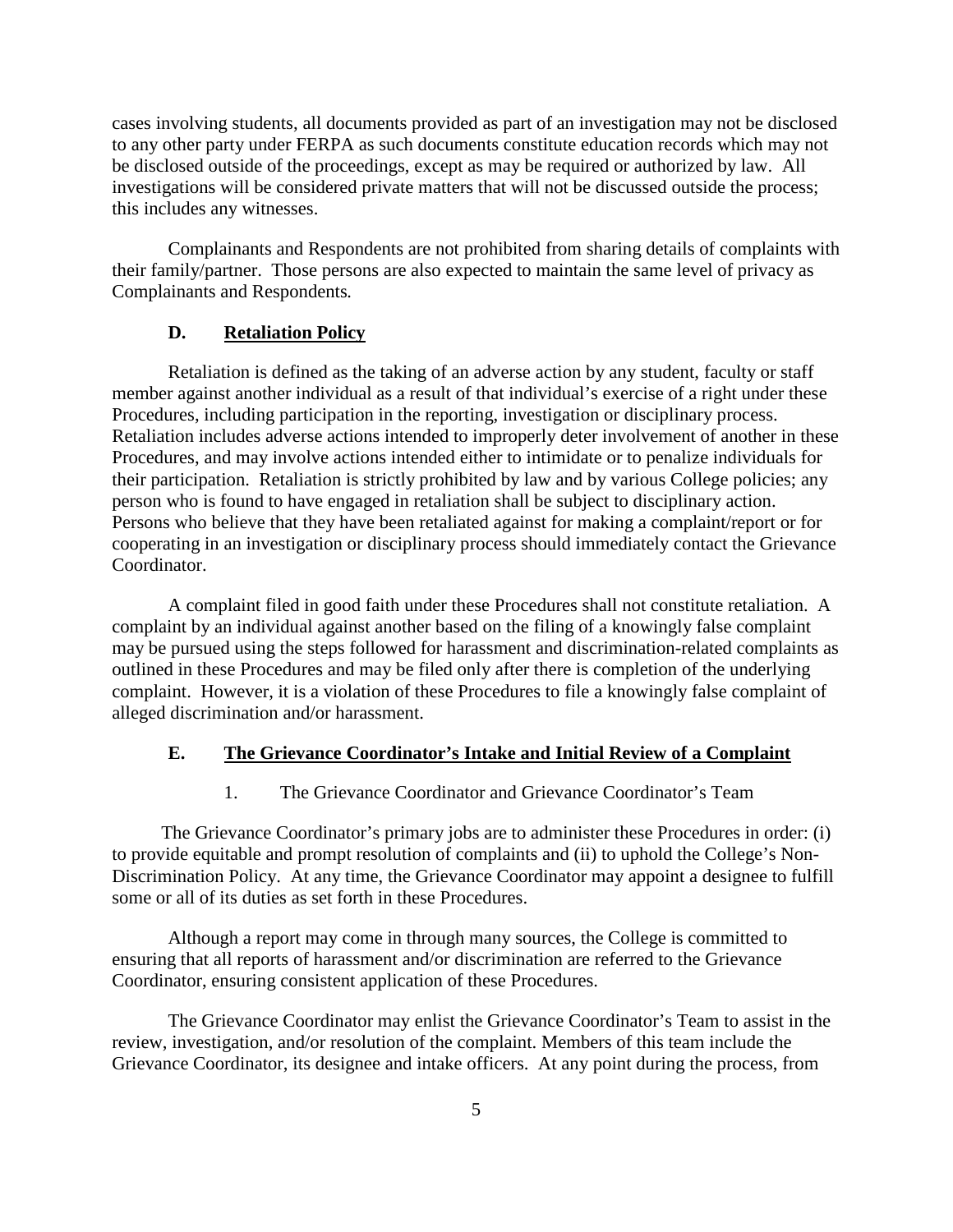Coordinator's Team may consult with appropriate experts or with the College's legal counsel. initial intake through the final resolution, the Grievance Coordinator and the Grievance

Depending on the relationship of the Complainant and the Respondent to the College (student, staff, faculty, or other) and the nature of the complaint, additional Grievance Coordinator's Team members may include representatives from other Pomona or CUC offices as necessary, such as Campus Safety, Dean of Students, Dean of the College, or the College's Office of Human Resources. The members of this Team oversee the resolution of the reported harassment or discrimination through these Procedures.

### 2. Meeting with Complainant

Complainant and the Grievance Coordinator or a member of the Grievance Coordinator's Team. The first step of the Initial Review will typically include an initial meeting between the The purpose of the meeting is to gain a basic understanding of the nature and circumstances of the complaint; it is not intended to be a full investigation interview. At this meeting, the Complainant will be provided with information about resources and procedural options (including informal resolution/mediation options, if appropriate).

#### 3. Interim Measures

 The College may take whatever measures it deems necessary in response to an allegation in order to protect an individual's rights or those of the broader College community, or if determined to be necessary to ensure the integrity of the investigation or adjudication process.

 temporary suspension pending the outcome of investigation and/or disciplinary process), a "no contact" letter (an order that an individual refrain from direct or indirect contact with another Determinations regarding interim measures are made by the Grievance Coordinator or, when appropriate, the designated Grievance Coordinator's Team member, on a case-by-case basis. Such measures include, but are not limited to, an interim suspension (immediate, person or persons), restrictions on access to campus or areas of campus, and/or appropriate changes in academic/work schedule/worksite location.

 Interim measures assume no determination of responsibility. Both parties will receive a document setting forth the interim measures that have been deemed appropriate. The Grievance Coordinator may increase, reduce or otherwise adjust interim measures as appropriate based on feedback from Complainants and Respondents.

 violation of College policy and may lead to disciplinary action. Individuals are encouraged to matter. Failure by any individual to adhere to the parameters of any interim measure is a report such failures by another party to the Grievance Coordinator. Depending on timing and other circumstances, allegations that an individual has violated any interim measure may be investigated and/or adjudicated (where appropriate) separately from or as part of an ongoing matter.<br>
6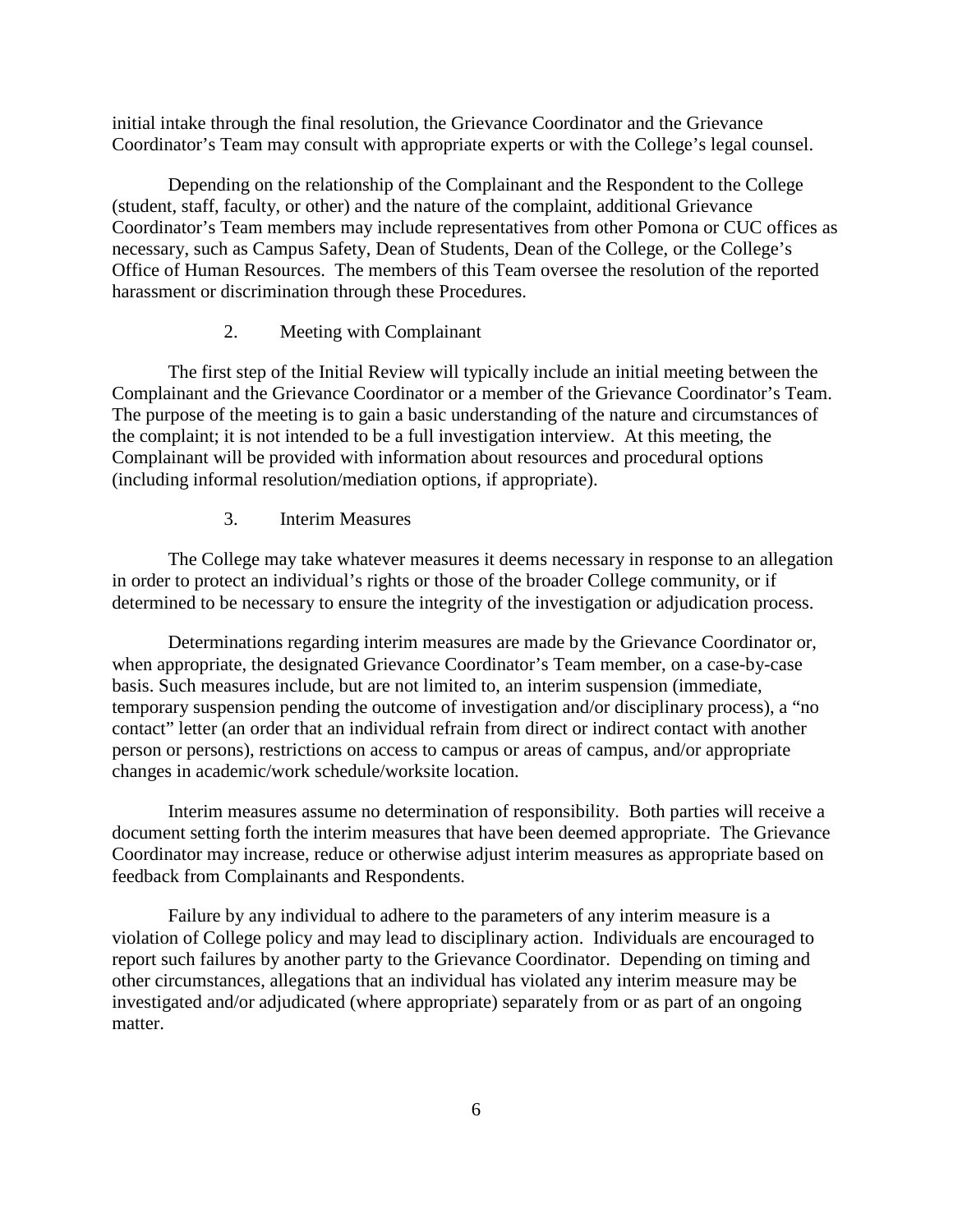4. Conclusion of the Initial Review

 whether to refer the report for further investigation. The Complainant may choose not to go ensure that any discrimination or harassment is remedied. At the completion of the Initial Review, the Grievance Coordinator will determine forward with an investigation; however, the College has the discretion to take any measures that

The Grievance Coordinator or a member of the Grievance Coordinator's Team will discuss the determination with the Complainant and provide information to assist in understanding available resources and procedural options, which will be communicated to the Complainant in writing.

The Grievance Coordinator will separately inform the Complainant and the Respondent that retaliation is prohibited by law under the Title VII, and California state law (e.g., Fair Employment and Housing Act), as well as College policy.

NOTE: Student Respondents will not be eligible to be considered for graduation until the completion of the entire process, including investigation and disciplinary review (if applicable). In such circumstances, fair and reasonable efforts will be made to expedite the process, including seeking the cooperation of all parties.

## **F. Reporting Options Outside of the College: State and Federal Enforcement Agencies**

 distinct from the criminal and civil legal systems. Pursuing resolution through these procedures The College's internal procedures are administrative in nature and are separate and does not preclude someone from pursuing legal action now or in the future.

> 1. Prohibited Harassment and Discrimination in Employment-Reporting to State and Federal Enforcement Agencies

In addition to the College's internal remedies, staff, faculty and students should also be aware that the agencies below investigate and prosecute complaints of prohibited harassment and discrimination in employment and the broader campus environment (as appropriate). These agencies may be contacted at the addresses listed below:

## **Equal Employment Opportunity Commission (EEOC) Los Angeles District Office**

255 East Temple Street, 4th Floor Los Angeles, CA 90012 (213) 894-1000

## **Department of Fair Employment and Housing (DFEH) Los Angeles Office**

611 W. Sixth Street, Suite 1500 Los Angeles, CA 90017 (213) 439-6799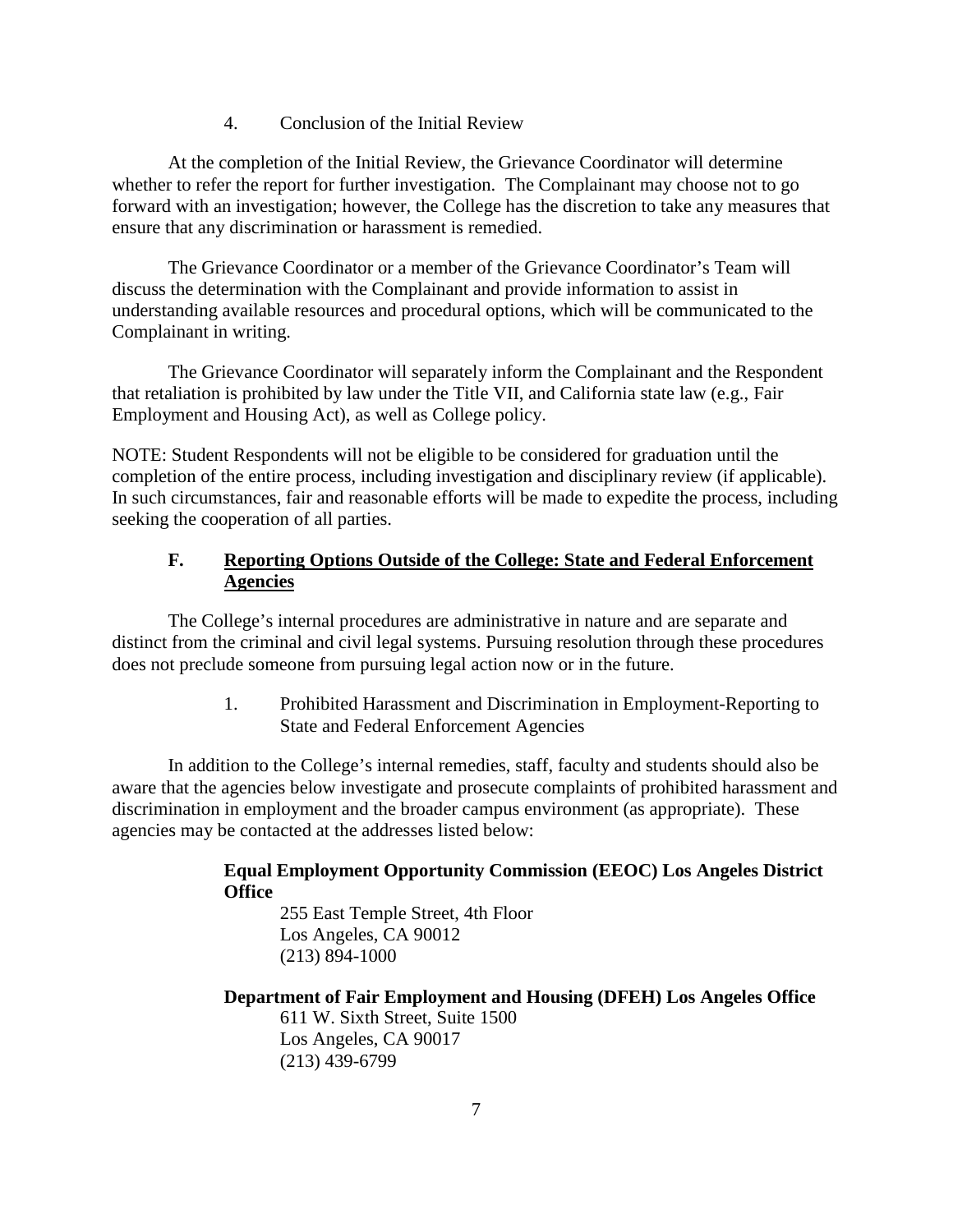2. Prohibited Harassment and Discrimination - Reporting to Federal Enforcement Agencies

 States Department of Education: Students, staff and faculty also have the right to file a formal complaint with the United

#### **Office for Civil Rights (OCR)**

 Web: http://www.ed.gov/ocr 400 Maryland Avenue, SW Washington, DC 20202-1100 Customer Service Hotline #: (800) 421-3481 Facsimile: (202) 453-6012 TDD#: (877) 521-2172 Email: [OCR@ed.gov](mailto:OCR@ed.gov) 

## **V. INVESTIGATION PROCEDURES FOR DISCRIMINATION/HARASSMENT COMPLAINTS (NON-GENDER-BASED)**

 The following procedures apply once a determination has been made by the Grievance sometimes take longer. Coordinator to proceed with an investigation, and where appropriate, disciplinary review. These procedures will normally be completed within 90 calendar days of receipt of the Complainant's written statement or a written statement by the Grievance Coordinator, although the process may

## **A. Appointment of Investigators**

The Grievance Coordinator will select investigator(s), who may either be external, thirdparty or an internal investigator employed by the College.

 perceived conflict of interest, the party must provide written notice to the Grievance Coordinator within three (3) calendar days from the notification explaining the conflict of interest. A conflict ability to be a neutral fact finder in a particular case. For example, if a member has also served as an advisor for a party to a complaint or has a close personal relationship with one of the parties, there may be a conflict of interest. The Grievance Coordinator will promptly rule on the Coordinator will expedite selection of another Investigator(s), and shall promptly notify the The Grievance Coordinator will promptly notify the parties of the identity of the Investigator(s). If a party objects to the proposed Investigator's involvement based upon a of interest occurs where an individual's personal interests or relationships conflict with their objection and provide notice to the parties. If a conflict of interest is found, the Grievance parties of the selection.

## **B. Written Statement by Complainant**

As part of the investigation process, the Grievance Coordinator or other investigator may ask, but may not require, the Complainant to submit a signed, written statement concerning the allegations. This statement should contain all relevant details, such as the names of the people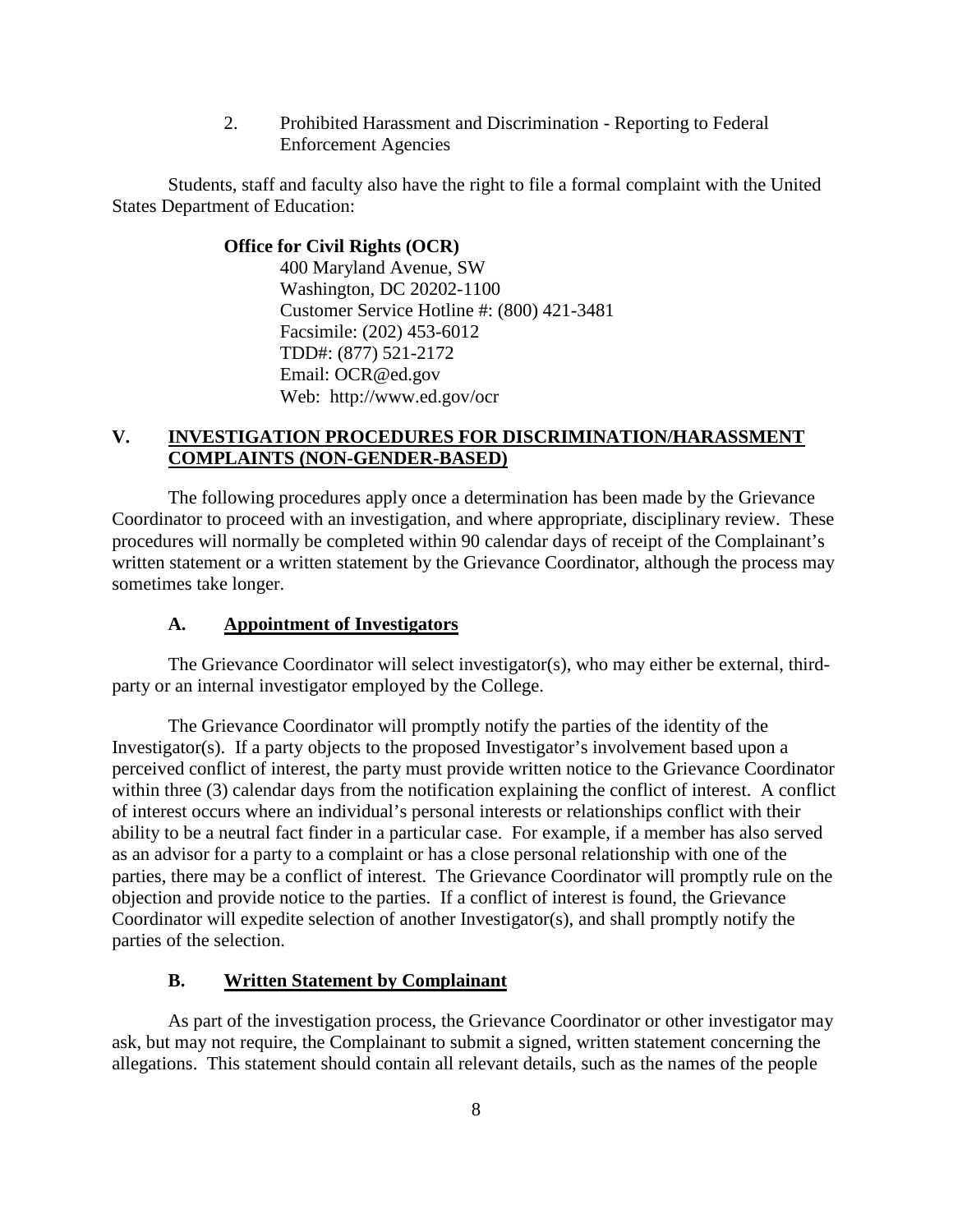or harassing behavior. involved, the names of any witnesses, and the times and locations of the alleged discriminatory

## **C. Investigation Structure**

Complainant and Respondent, and will gather any pertinent evidentiary materials. In conducting an investigation, the Investigator will be particularly sensitive to concerns regarding retaliation relating to an individual's participation in the process as a party or witness. The Investigator will conduct interviews as needed with all appropriate individuals, including the

 Complainant and Respondent, and will gather any pertinent evidentiary materials. After concluding the investigation, the Investigator will draft an Investigation Report summarizing witnesses interviewed, evidentiary materials gathered, and conclusions concerning any violations of College policy. The Investigation Report shall identify the evidence (or lack thereof) considered material to the Investigator's finding(s). The Investigator shall use the preponderance of the evidence standard of proof in resolving the complaint ("more likely than not").

1. Cases Involving Student and Faculty Respondents

Once the Investigation Report is completed, the Grievance Coordinator will provide a copy of the Investigation Report to the parties for review (redacted if appropriate).

 Grievance Coordinator for transmission to the College's Investigator. Such written responses, if any, must be submitted within seven (7) calendar days after receipt of Investigation Report. Exceptions to the seven-day period will be limited and rare. After receiving the Investigation Report, the parties may submit a written response to the

Through this written response, either party may identify improper investigative procedures and/or the discovery of new evidence that was not reasonably available at the time of the investigation interviews. Any party asserting improper investigative procedures should outline additional steps that party believes are necessary for a proper investigation, including:

- Posing any follow-up issues or questions for any witness, the Complainant or Respondent;
- to seek clarification from the Investigator on aspects of the Investigation Report; • Requesting a follow-up interview with the Investigators to clarify or provide any additional information that such party believes is relevant to the investigation or

to seek clarification from the Investigator on aspects of the Investigation Report; Any party asserting new evidence should clearly identify that evidence, including:

- • Identifying any new witnesses who should be interviewed (including a description of what topics/issues the witness should be asked to address and why this is necessary for the investigation); and
- reviewed to the extent that such items are reasonably available (e.g., emails, text • Explaining any additional new evidentiary materials that should be collected and messages, social media postings, etc.), understanding that the Investigator lacks the power to subpoena evidence.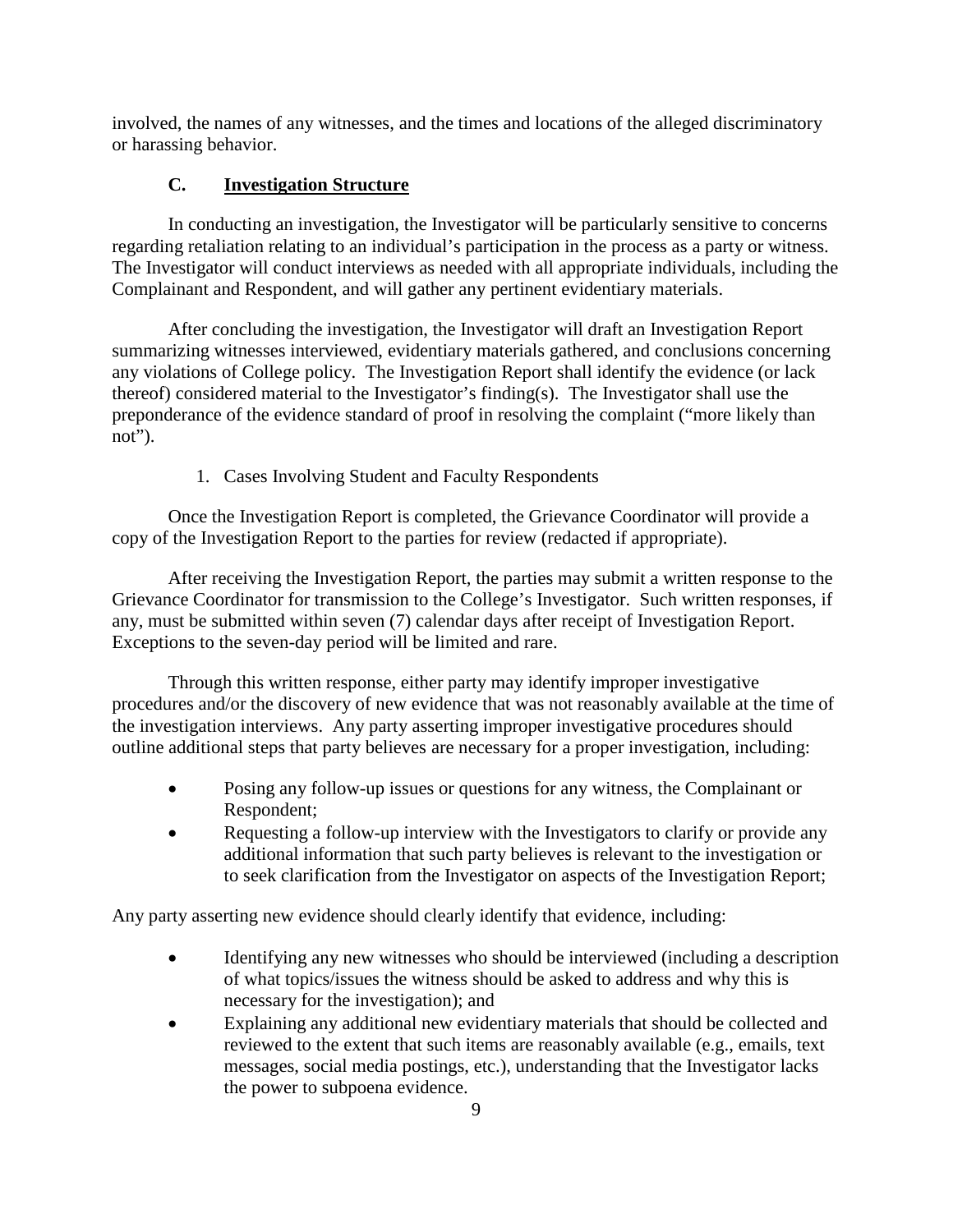pages, double-spaced). The Grievance Coordinator will also ensure that each of the parties will receive any response submitted by the other party. Late submissions will not be accepted. Any response to the Investigation Report shall not exceed 5,000 words (approximately 20

procedures/new evidence. procedures/new evidence.<br>If the Investigator confirms that it is more likely than not that a respondent is responsible The Investigator has seven (7) calendar days from receipt of these documents to review these submitted responses and related documents and make a determination of whether there were improper investigative procedures and/or whether there is new evidence, as defined in this section of the Policy, and make any of following decisions: (i) revise the Investigation Report; (ii) conduct further investigation; or (iii) review and reject claims of improper investigative

 occur and the Respondent is responsible for violating College policy. If the Investigator Respondent is not responsible for violating College policies. for violating College policy, the Investigator prepares a Statement of Policy Violation, which will summarize why the College believes it is more likely than not that the alleged conduct did confirms that it is less likely than not that respondent is not responsible for violation College policy, the Investigator prepares a Results Notification Memorandum, which will summarize why the College believes it is more likely than not that the alleged conduct did not occur and the

2. Cases Involving Staff Respondents

 Investigation Report, and will provide only the Investigation Summary to the Complainant and Respondent. In cases involving staff respondents, once the Investigation Report is completed, the Grievance Coordinator will prepare an Investigation Summary, which summarizes the

#### **D. Disciplinary Review by Appropriate Vice President**

 conduct did occur and the Respondent is responsible for violating College policy, the Grievance If the Investigation Report/Statement of Policy Violation concludes that that the alleged Coordinator will forward the Investigation Report and/or Investigation Summary for review by the appropriate Vice President for review and a determination of sanctions:

- the Vice President/Dean of Students will conduct this review for student respondents;
- the relevant Vice President for the particular business unit/division of the College will conduct this review for staff/third respondents;
- the Vice President for Academic Affairs/Dean of the College will conduct this review for faculty respondents.

Sanctions for a violation of these policies may range from a warning, suspension (with or without pay, if the individual is an employee of the College), campus ban(s), or expulsion/termination, as appropriate. Intermediate sanctions may include suspension or required attendance at training courses and seminars, among other things. The College will also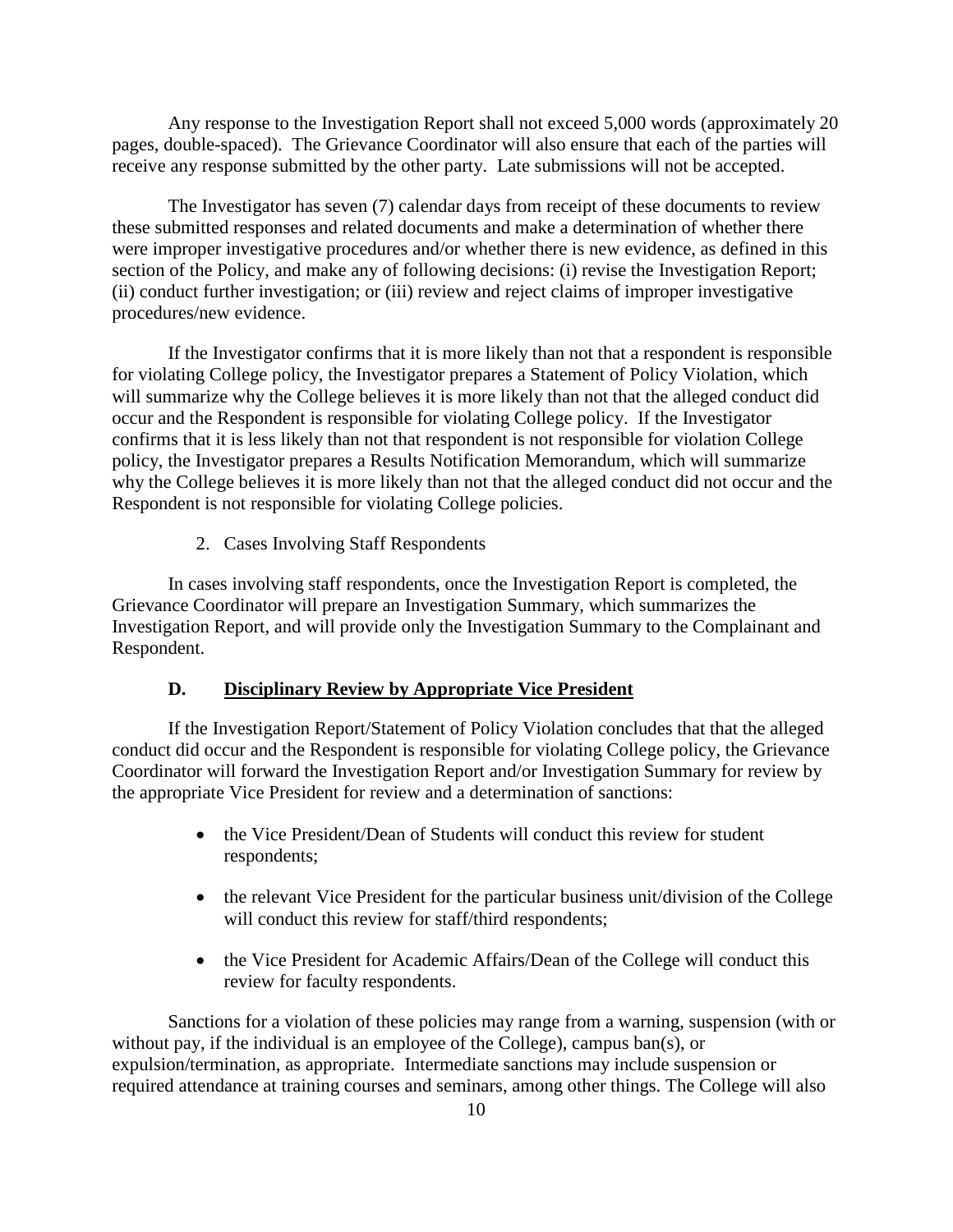take steps to prevent recurrence of any discrimination or harassing conduct and to correct any discriminatory effects on the Complainant(s) or other students, faculty, staff, or contractors, if appropriate.

 The appropriate Vice President may consult with Grievance Coordinator and/or the College's Office of Human Resources if appropriate to ensure consistency of sanctions/discipline conduct shall be taken into account when recommending a sanction. and will have access to the complete record of the case in order to determine any sanctions to be imposed or corrective action to be taken. In addition, the Respondent's prior disciplinary

 The appropriate Vice President will communicate the decision in a notice to the Grievance Coordinator and the parties within two weeks. The Complainant's notice of the details of the sanction(s) imposed on Respondent, if any, may be limited due to Respondent's FERPA or other applicable rights to privacy concerning educational or work records.

 Respondent's personnel file (if an employee) or academic record (if a student). It is the collective bargaining agreement. If the Respondent is a member of the executive staff of the President, the President will serve as the disciplinary authority to determine sanctions. If the If appropriate, the appropriate Vice President will also enter the decision into the College's intent that the sanction(s) imposed will be implemented immediately; however, any decision rendered may be subject to grievance and arbitration procedures of any applicable President is the Respondent, the Chair of the Board of Trustees will serve as the disciplinary authority to determine sanctions.

## **VI. SPECIAL PROVISIONS**

## **A. College as Complainant:**

As necessary, the College reserves the right to initiate a complaint, to serve as Complainant, and to initiate proceedings without a formal complaint by the subject of the discrimination/harassment.

## **B. Alcohol and substance use:**

The use of alcohol or other drugs will never function as a defense for any behavior that violates College policy.

## **C. Good Samaritan Policy:**

Sanctions related to alcohol or drug policy violations will not be imposed on students cooperating in an investigation or hearing.

#### **D. Record Retention**

The Grievance Coordinator will review and retain copies of all Investigation Reports generated as result of investigations. These records will be kept confidential to the extent